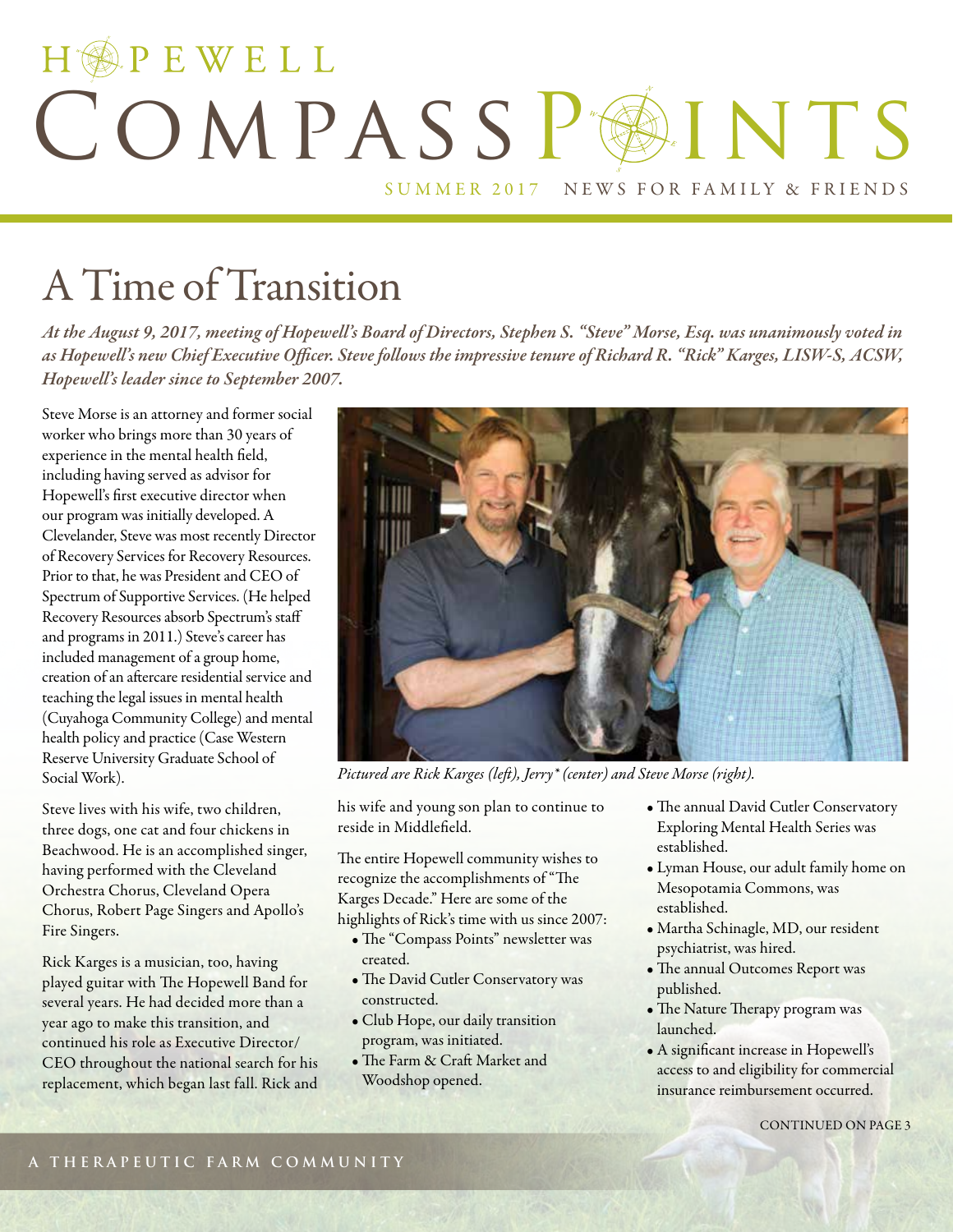## Please call me "Steve." BY STEVE MORSE, CHIEF EXECUTIVE OFFICER



It is with the greatest possible anticipation that I join the Hopewell community as the fourth executive director in its 24-year history. The previous executive director, Rick Karges (who served for the past ten years, an era of notable growth and improvements) has graciously offered to lend his valuable assistance during a transition period. That offer is gratefully accepted.

Call me "Steve." One of the many qualities I admire about Hopewell is the atmosphere that leads everyone to be on a first-name basis, where all individuals' different contributions are valued equally. One way to introduce myself at the outset is to list some of my favorite things:

- All critters, except snakes, but especially dogs and horses;
- Music, except Kenny G, but especially Beethoven, Verdi, Sinatra and the Beatles;
- Water to swim and boat in, especially the Atlantic Ocean;
- Fiction, biographies and history, my all-time favorite books being Huckleberry Finn, The Great Gatsby and Joyce's Ulysses;
- Italian food first, especially when prepared by my wife, Gina, with Mexican running a close second;
- French Impressionist painters, especially Van Gogh, Gauguin and Monet; and
- Baseball, beginning with the Brooklyn Dodgers beating the Yankees for the World Series in 1955, continuing through today's Indians, preferably without Chief Wahoo.

Peter Anagnostos

More relevant to my specific responsibilities at Hopewell, my core beliefs include: Mental illness should not define the person; the illness can be managed successfully with the proper support, as with diabetes or high blood pressure; stigma needs to be countered with public education; everyone is entitled to quality health care; incarceration and homelessness should not be substitutes for treatment; and evidence-based best practices should be utilized to help people reach their recovery goals of greater self-sufficiency.

My pleasant task now is to meet and learn about all the members of the Hopewell community, including residents, staff, volunteers, Board members, supporters and neighbors. That list represents hundreds of individuals, but I intend to accomplish the goal within the first three months. As with most organizations, Hopewell's most valuable asset is people. Everyone here contributes to making this beautiful corner of the world into a productive and recovery-oriented community.

Thanks for making me feel welcome from day one. I look forward to working with all of you, and will always welcome your questions, thoughts, ideas and perspectives. Please do not hesitate to share them with me.

Board of Directors Clara T. Rankin *Life Trustee*

Mark W. Teague *Chairman*

Chloe Rankin Seelbach *President*

Susan S. Locke, MD *Vice President*

William A. Wortzman *Vice President, Treasurer*

Kathryn L. Makley *Secretary*

Nathan A. Berger, MD Susan Silverberg Bewie Christopher C. Brookes Geofrey J. Greenleaf William R. Hawke Mary Joyce Susan D. LaPine Joseph J. Mahovlic Richard A. Paulson Roger F. Rankin Martha N. Sajatovic, MD Daniel E. Schweid, MD Joseph F. Verciglio Philip Wasserstrom

Suzanne Westlake Uday Yadav

Honorary Directors Herbert Y. Meltzer, MD Suzanne Morgan Donna S. Reid

Council of Advisors Jenifer Garfield William D. Ginn Sally Henkel Edith F. Hirsch Michael J. Horvitz Toby Devan Lewis

John C. Morley Robert J. Roth, RPH Gretchen Smith Mark J. Warren, MD, MPH Margaret S. Wheeler

Chief Executive Officer Stephen S. Morse, Esq.

9637 State Route 534 Middlefield, OH 44062 440.426.2000

#### IS A QUARTERLY PUBLICATION FOR THE COMPASSP<sup>INTS</sup>

FRIENDS AND DONORS OF HOPEWELL.

Peggy Barnes Szpatura, *Editor/Writer* Ann Thompson, *Writer*  Jack Childers, *Staff Photographer*

> Development Office 147 Bell Street, #303 Chagrin Falls, OH 44022 440.247.0912

www.hopewellcommunity.org

View Hopewell's 2016 Annual Report and 2016 Outcomes Report at www.hopewellcommunity.org/news.



**Report for Hopewell Compiled by Candace Carlton, LISW-S. Ogality Improvement -S, Quality Improvement & Compliance Director**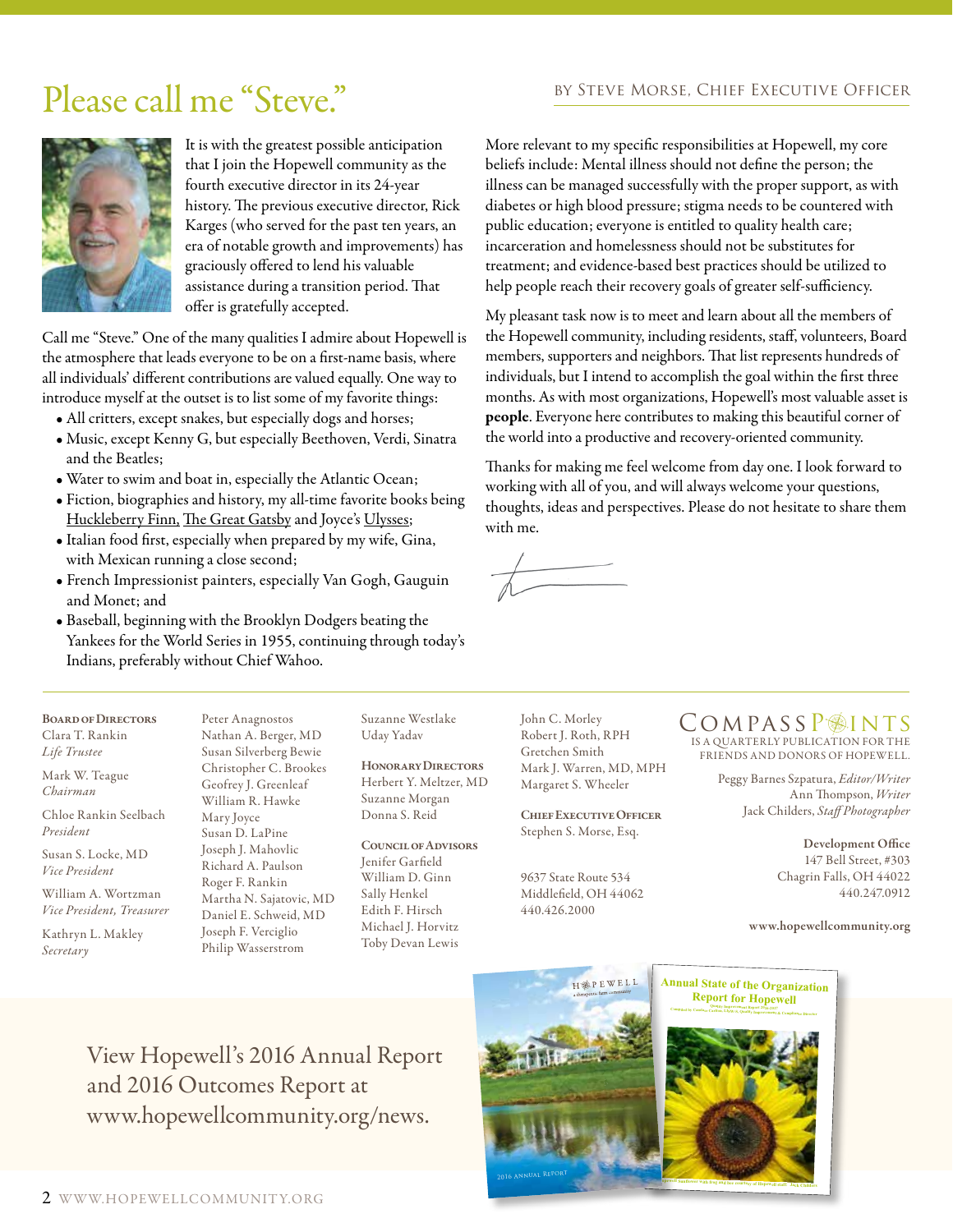## My Farewell Thank You

*"Life is a highway, I wanna drive it all (day) night long…" by Rascal Flatts from the movie "Cars"*



As I enter a new phase of my life and career in retiring as Executive Director/CEO of Hopewell, I carry with me many incredible, fond and rewarding memories of the decade I have spent here. While I am leaving, I know Hopewell's future will bring much more opportunity, meaning and excitement. I am proud and privileged to have been part of this extraordinary organization that truly invests in wellness, recovery and healing, and where each person is valued, respected and regarded as part of the "Hopewell Community."

With a superior, knowledgeable and visionary Board of Directors and talented staff with so much to give, it has been my privilege to have served with you for the past 10 years. Your contributions and professional support make a positive and often remarkable difference in the lives of those served by Hopewell.

Change is said to be a good thing, and it usually is, especially when it can serve as a catalyst for generating innovation, discovery and creativity. Hopewell stands to benefit from all these advances. To have been a part of the Hopewell "miracle" is an experience that will always remain special and that I will hold on to always.

As I transition to the next steps in my career and life, I hope I will see some of you *going my way*, and that we might again share the road together.

Happiness and success to all!

Russel R. forga

Rick

#### *(continued from cover)*

- A new, advanced electronic health records system was implemented.
- A new, improved mobile-friendly website was introduced.
- The organization's name was changed officially to Hopewell, and our intellectual property registered nationally.
- Our Extended Stay Program was formalized.
- Largely at Rick's recommendation, the first "Therapeutic Farm Community Summit" was begun. Executive directors and Board presidents from the five therapeutic farm communities meet semiannually. They include Cooper-Riis (NC), Gould Farm (MA), Hopewell, Rose Hill (MI) and Spring Lake Ranch (VT).
- The Art Therapy program was initiated.
- A new Sugar House was built.
- The Campaign for Hopewell *Planting Seeds of Promise* raised more than \$8 million for our endowment and other priorities.
- An ad hoc committee was created to work with renowned architect Paul Westlake, Jr. and his firm (DRL Group/Westlake Reed Leskosky) to plan a building project to renovate Hopewell's facilities.
- The national Zero-Based Suicide training program was launched.
- The Program Committee of the Board of Directors agreed to explore start-up of an outpatient services clinic to meet an underserved population in Cuyahoga County.

(\* Rick points out that Jerry, a key part of Hopewell's Equine-assisted Learning program, boasts a tenure that has outlasted three executive directors.)

## Save the Date: Wednesday, October 11, 2017



Hopewell announces the 7th Annual David Cutler Conservatory Exploring Mental Health Series, entitled "Surviving the Suicide of a Loved One." Featured speakers will be Doris A. Fuller, Chief of Research and Public Affairs for the Treatment Advocacy Center, and Loree Vick, a trustee and spokesperson for LifeAct. They will be introduced by Thom Craig, Director, Mental Health Program at The Margaret Clark Morgan Foundation.

The event will be held at the Cleveland Racquet Club and tickets (\$25 per person) must be purchased in advance. For more information or to purchase tickets, call the Hopewell Development Office at 440.247.0912 or visit our website at www.hopewellcommunity.org/support-us/events/emh.



*Doris A. Fuller Loree Vick*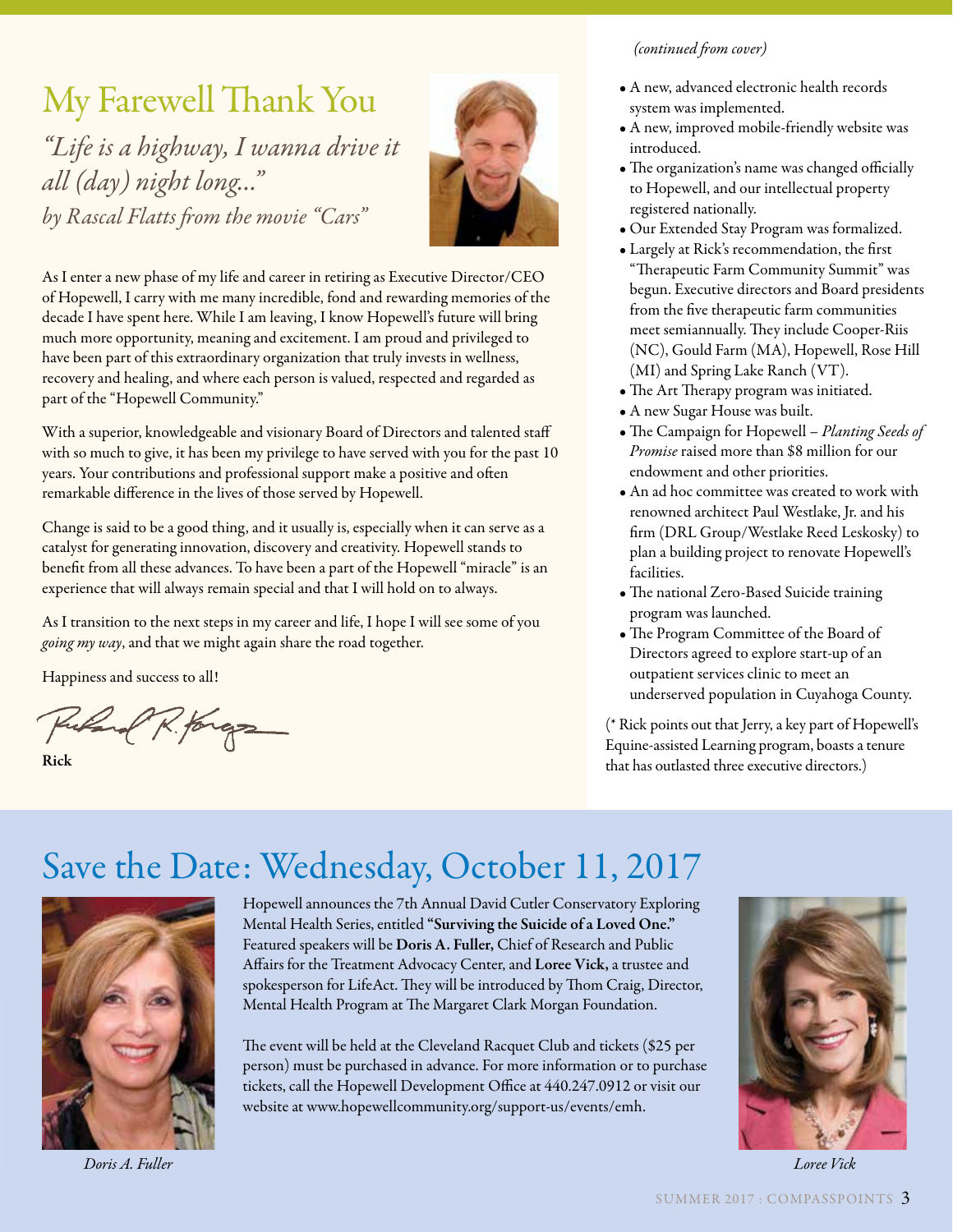## Community Service for Those Who Serve Our Country *by Cindy Wagner, Program Facilitator*



Community service offers so many wonderful life experiences, not to mention it helps us to feel like we are "giving back." Here at Hopewell, we respect those moments when we have an opportunity to keep our residents focused on the positive. We believe we can make the world a better place for those in our community.

In the past, Hopewell residents and staff have participated in clean-up day in the local park and served food at the annual area ox roast. We have walked dogs at Rescue Village and helped with landscaping for the Geauga Humane Society. And we have washed trucks for the Mesopotamia Volunteer Fire Department (where one of our residents is an active member).

Recently, one of the projects in the Art Room was making "sugar scrub" for sale in our Farm & Craft Market. (We even incorporate the lemon balm grown in our gardens into this special facial cleansing product.) As we worked together making the lemonscented mixture, the residents and I talked about the individuals serving in our country's armed forces. We came up with the idea to send our sugar scrub to the active duty female sailors serving in the Middle East. One hundred four-ounce jars of Hopewell Sugar Scrub will be received by the women aboard the United States Navy's U.S.S. Howard.



*Cindy Wagner has been a Program Facilitator at Hopewell for ten years. She is the work crew leader for the Art Room Crew and the Garden Crew. Her son, Austin Wagner, currently is deployed in the Middle East, serving on the U.S.S. Howard. (Note: Rick Polch, Hopewell's Superintendent of Buildings & Grounds, has a son serving in the U.S. Air Force.)*

### Our Team, Our Passions

Daniel Horne, Hopewell's Clinical Director, was named First Place Winner at the 2017 Cain Park Arts Festival in Cleveland Heights, Ohio. This annual three-day event is a juried fine arts and crafts event featuring the work of up to 150 artists showing their pieces to over 15,000 visitors.

Daniel became interested in metal sculpting when he received a gift of an oxy-acetylene welding torch for his 40th birthday, presenting him with the opportunity to learn to weld. What began as a way to repair things quickly turned into late nights of sculpting.

According to Daniel, "My work continues a long exploration of the importance and possibility of finding balance in all things. Dense cold steel is worked into light, floating, seemingly impossibly balanced shapes. Organic elements of rock and wood are integrated into the work at times bringing an additional element of warmth. The viewer becomes part of the sculpture as they are invited and compelled to engage in generating movement in each piece creating opportunities to ponder balance in their own lives." (Visit www.danielhornestudio.com.)

## Thank You to Development Intern Michaela Burke

*by Audrey Katzman, Development Assistant*

Every summer, Hopewell offers a paid internship to a college student interested in learning more about event planning and fund raising. The intern is a vital member of the Development Office staff as preparation for our annual Summer Solstice benefit event swings into high gear. This year, we welcomed Cleveland native Michaela Burke to the team.



Peggy Barnes Szpatura, Director of Development, said, "Our interns focus primarily on Summer Solstice but also are involved in all the activities of our Development Office. Michaela worked with the Steering Committee and our staff to help coordinate the silent and live auctions. We relied on her to partner with and learn from Janine Shear, our new Development Assistant who was an intern in 2016"

Now a senior at The Ohio State University, majoring in strategic communications and theater, Michaela grew up in South Euclid and attended Beaumont School. "Working here was a great way to explore working for a nonprofit and event planning as career possibilities," recalled Michaela. "I learned a lot about how much detail and preparation go into planning a large event. It was great to see it all come together knowing that I played a role behind the scenes."

The door is always open for Michaela at Hopewell. On behalf of the Development staff and Summer Solstice Steering Committee, we send her our deep appreciation for her hard work and best wishes for success in her future endeavors.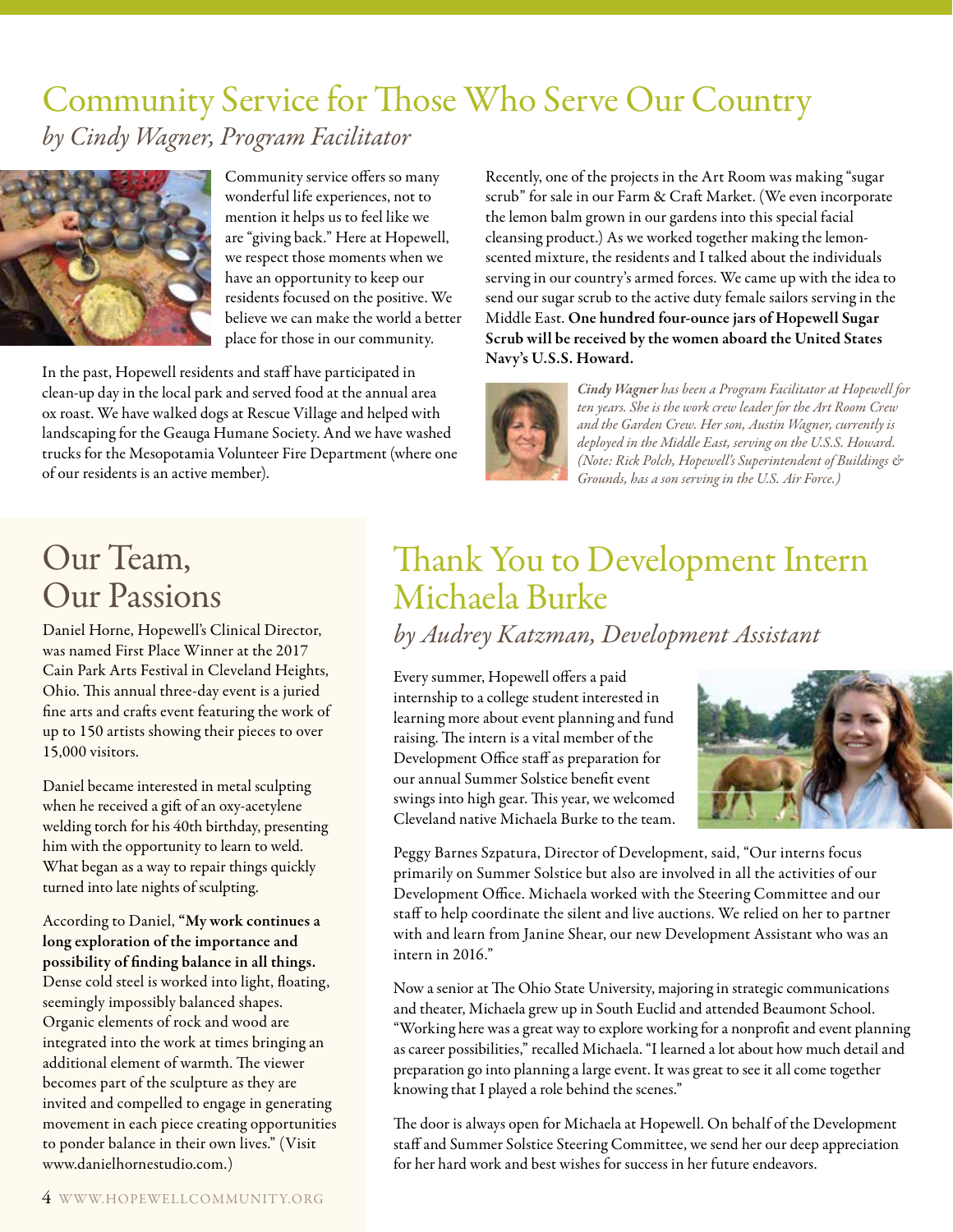## Welcome, New Directors



*Peter Anagnostos*



*Mary Joyce*



*Joseph F. Verciglio*



*Suzanne Grima Westlake*

#### Peter Anagnostos

Peter moved from Boston to his wife's hometown of Cleveland in 1991 and joined University Hospitals as Director of Major Gifts after serving a similar role at Harvard Medical School. He has held leadership fundraising positions at John Carroll University, Hawken School, Cleveland State University and the Cleveland Museum of Natural History. In June 2016, he joined MCPc, a national technology company headquartered in Cleveland, where he is Vice President of Marketing, Communications and Community Outreach. An active volunteer, he is currently president of the board of the Foundry, a new youth-oriented rowing and sailing center in Cleveland. He is married to Jane Johnson Anagnostos and they have two adult children.

### Mary Joyce

Mary has been an active volunteer with Hopewell's Summer Solstice benefit event since joining the Steering Committee in 2013. She served as Event Chair for 2016 and 2017. Mary's volunteerism began when her children were quite young and she was asked to join the board of their play school. She has been an active fund raiser for the national Leukemia & Lymphoma Society and the local Littlest Heroes. While raising her children and helping her husband, Peter, in his business, Signum Inc., Mary returned to school, earning a BFA from the Cleveland Institute of Art. Currently she teaches knitting and works part-time at the Artful Yarn in Chagrin Falls, and is "First Lady" of Kirtland Country Club, where Peter is President.

### Joseph F. Verciglio

Joe is a Partner at BakerHostetler, where he practices in the firm's Private Wealth Group focusing on trusts and estates. For the past five years, he has been associated with Hopewell, serving on the Corporate Committee for the annual Summer Solstice event, and for the past two years as the chair of that committee. He graduated from the State University of New York at Buffalo Law School in 2006 and attended the University of Kentucky for his undergraduate degree. He is currently a licensed lawyer in Ohio and New York. Joe is a native of Grand Island, New York, and resides in Rocky River with his wife, Kristen, and their three children.

### Suzanne Grima Westlake

Suzanne has been involved in the nonprofit world and helped develop master plans and mission statements along with fund raising and board development. She spent many years working for the Center for Arts Inspired Learning, formerly known as Young Audiences of Greater Cleveland, and will be joining their Advisory Board in the fall. Suzanne volunteers her time with the Hudson Blossom Women's Committee, the Women's Council of the Cleveland Museum of Art and the Christ Church Episcopal in Hudson. In her spare time, Suzanne travels the world with her husband, Paul, plays tennis and loves her garden. She and Paul have three married daughters, four grandchildren and one grand dog. Her brother, Michael, is a long-term resident at Hopewell.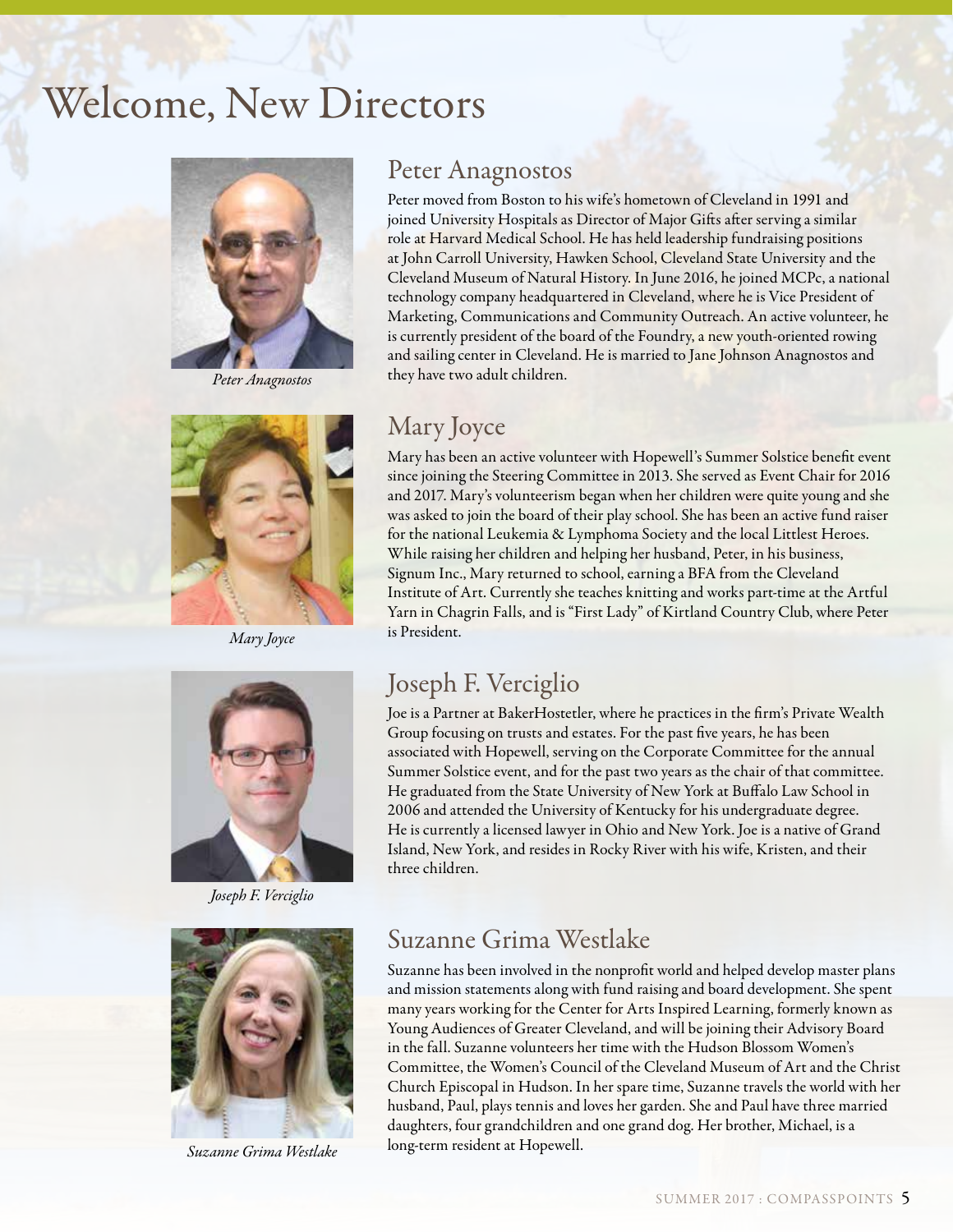# Summer Solstice 2017

Hopewell's 17th annual Summer Solstice benefit was held Friday, June 16, at the beautiful estate of Brian and Gretchen Colleran in Hunting Valley. Under an exquisite sky, more than 500 guests sipped cocktails and enjoyed hors d'oeuvres and dinner prepared by Marigold Catering.

This year's event honored Sandy and Sally Cutler for their dedication and commitment to Hopewell. Hawthorn, PNC Family Wealth® was the Presenting Sponsor, supporting Hopewell since the inception of Summer Solstice 17 years ago. The Colleran Family Foundation served as the event's Gold Sponsor. Our Corporate Committee, led by Joseph F. Verciglio of BakerHostetler, broke all records, securing \$143,300 in sponsorships.

Event chair Mary Joyce and her Steering Committee worked assiduously since January to ensure Summer Solstice 2017 would be one of the finest parties of the year. Trustee Susan Silverberg Bewie served as auction chair, filling two large barns with items including jewelry, household items, antiques and entertainment packages. The Hopewell Gallery was a new addition this year, showcasing items made by Hopewell residents. Lindsay Steinbrink served as table host chair and Kathy Mahovlic as decorations chair.

Peter Joyce, the evening's emcee, gave a warm opening to the sold-out crowd. Highlights of the evening were remarks by Hopewell's Board of Director's new president, Chloe Rankin Seelbach, and "Happy Birthday" wishes sung to founder Clara T. Rankin. Guests were captivated as Theresa Piteo Trela, mother of a resident, shared her family's journey with mental illness. A Fund-A-Need led by auctioneer Bob Hale produced more than \$83,000. All proceeds from the annual event enable Hopewell to offer fee assistance to 95% of its residents each year. Summer Solstice 2017's net proceeds exceeded \$337,000!

## SAVE THE DATE: Summer Solstice Friday, June 15, 2018



*Uday Yadav, Sally Cutler, Sandy Cutler and Anu Yadav*



*Jim Linhart, Cathy Hattenbach, Dana Shapiro, Diane Russo Armington and Pablo Montiel*



*Kristen Joyce offering her bid*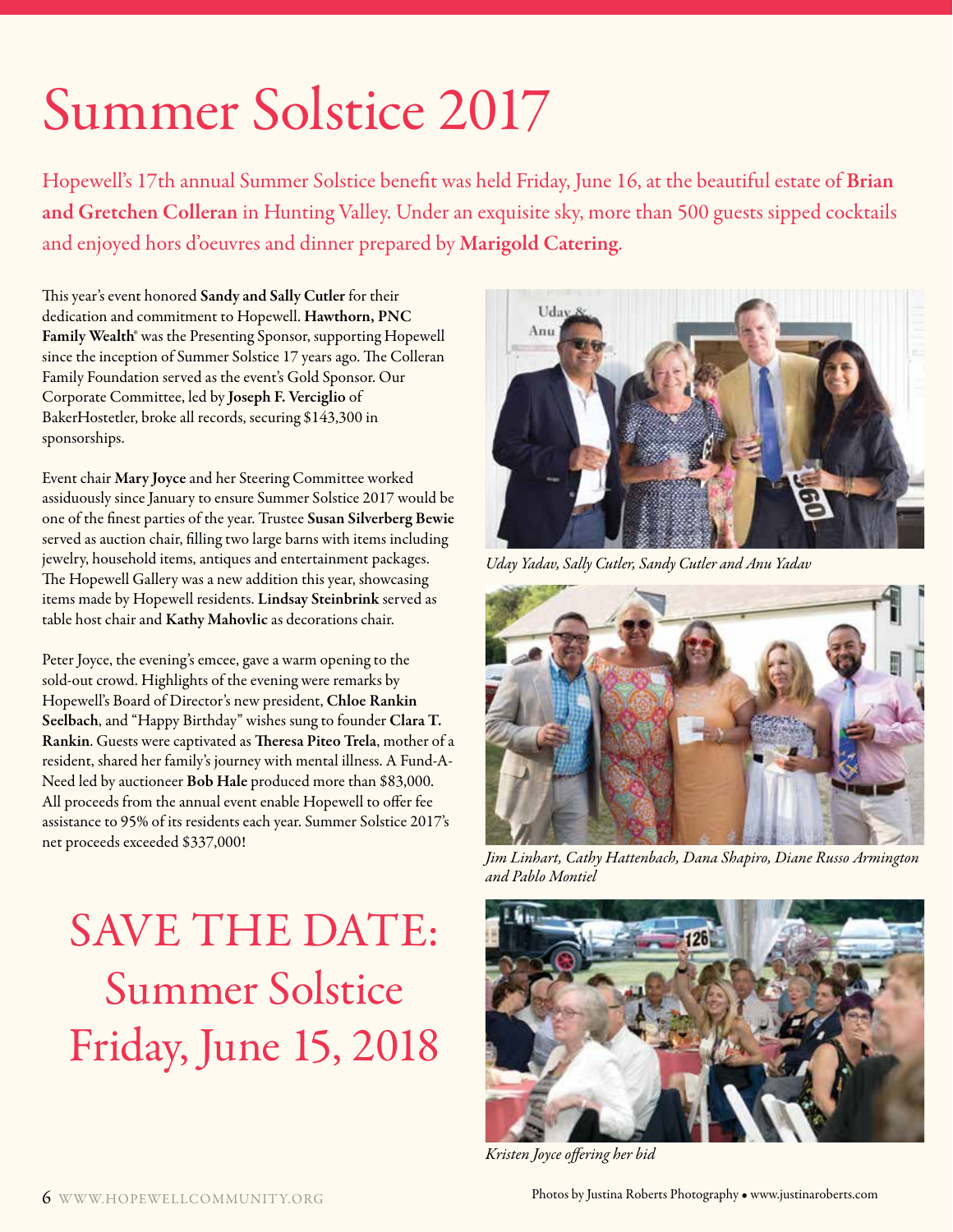Guest speaker Theresa Piteo Trela, mother of a Hopewell resident, told Summer Solstice guests, "Make no mistake: a donation that supports patient care at Hopewell saves lives. Let it be tonight, when the door of summer's solstice swings wide on its hinge, that *you* will light the way forward, that *you* will embrace the power you have to help others sustain the dignity of community and self-reliance; and to affirm, if *not* you, then who will it be? If not now, when?" (Visit Hopewell's website to hear Terry's story, at www.hopewellcommunity.org/photos-videos.)



*Tori, Richard, Theresa and Liza Trela*





*Clara T. Rankin Mark Teague and Chloe Seelbach Susan and Hal LaPine*





*Angel Kocsis winning a Live Auction item. Matt and Katie Bittner*







*Matt Joyce and Brian Colleran David Legeay and Kristen Adams*